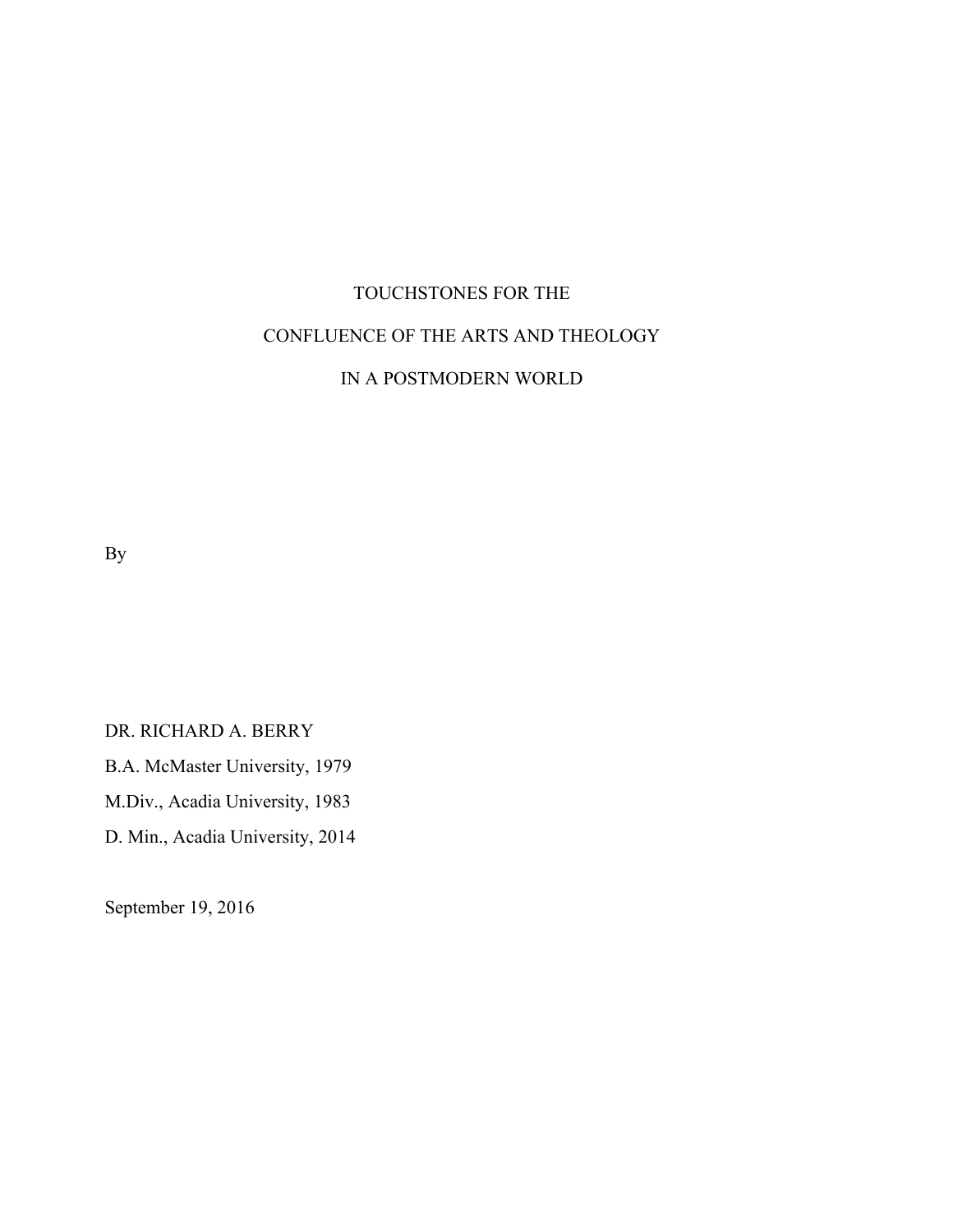# **The language of media**

The World has tuned its ear to the language of media. In the past few decades the world has become a media culture that thinks and communicates through all the arts. Keeping pace with these changes has been difficult in the church, where rapid change can be threatening. But unless the church thinks in the language of media and the arts, it will have little to say to those outside its walls. For this reason, I encourage dialogue between theologians and artists for the purpose of affirming and learning from the strengths that each discipline has to offer.

Fiona Bond, speaking of the multimedia revolution that has changed the way we think about the arts, says, "You could say that these combined media have, in some ways, become the 'language' of our time."<sup>1</sup> William Dyrness accurately points out, "Culturally we are more attuned to images over words, aesthetics over epistemology."2 He argues that in developing the skill for interpreting works of art, one is able to surpass one's own barriers and see with different eyes. Drawing on C. S. Lewis' thinking, he quotes, "My own eyes are not enough for me, I will see through those of others. I am never more myself than when I do."**<sup>3</sup>**

# **Influence of the Vineyard Movement**

In the early days, the Vineyard movement inspired a host of denominations with our vibrant worship music and modeled a kind of ministry time involving everyone praying for others. As a result, for many churches worship no longer remained a Sermon in a hymn sandwich. In the Canadian Vineyard, we have sensed that God is opening us to still more when it comes to the participation of every member of the body in worship, not just in the areas of music and prayer, but by the inclusion of an even broader pallet of creativity and engagement, and with the idea that people today wish to own their theological beliefs rather than simply accept what they are told.

# **Artists and Theologians each needed**

Being an artist and a theologian, I see the typical thought processes of each discipline as essential in the church today. The intuitive use of imagination often associated with the arts and the analytical propositional framework that we connect with theological discipline arguably can be complementary facets in how all individuals process life. Artists and theologians alike have recognized<sup>4</sup> this deficiency in understanding the strengths of the arts, especially in light of our culture's media-driven idiom of communication, in which all the arts are used.

#### **Terms Defined**

Let me define a few terms at the outset. By artist I refer to all those creative types who are poets, writers, painters, actors, musicians, dancers, free spirits and innovators who think outside the box. By theologian I am thinking of all Christian church leaders, pastors and scholars whose passionate burden is the equipping and shepherding of the church. The term postmodern is summarized by Alistar McGrath in his work, *Christian Theology*, as being, "…a cultural sensibility without absolutes, fixed certainties, or foundations, which takes delight in pluralism and divergence, and which aims to think through the radical "situatedness" of all human thought."**<sup>5</sup>**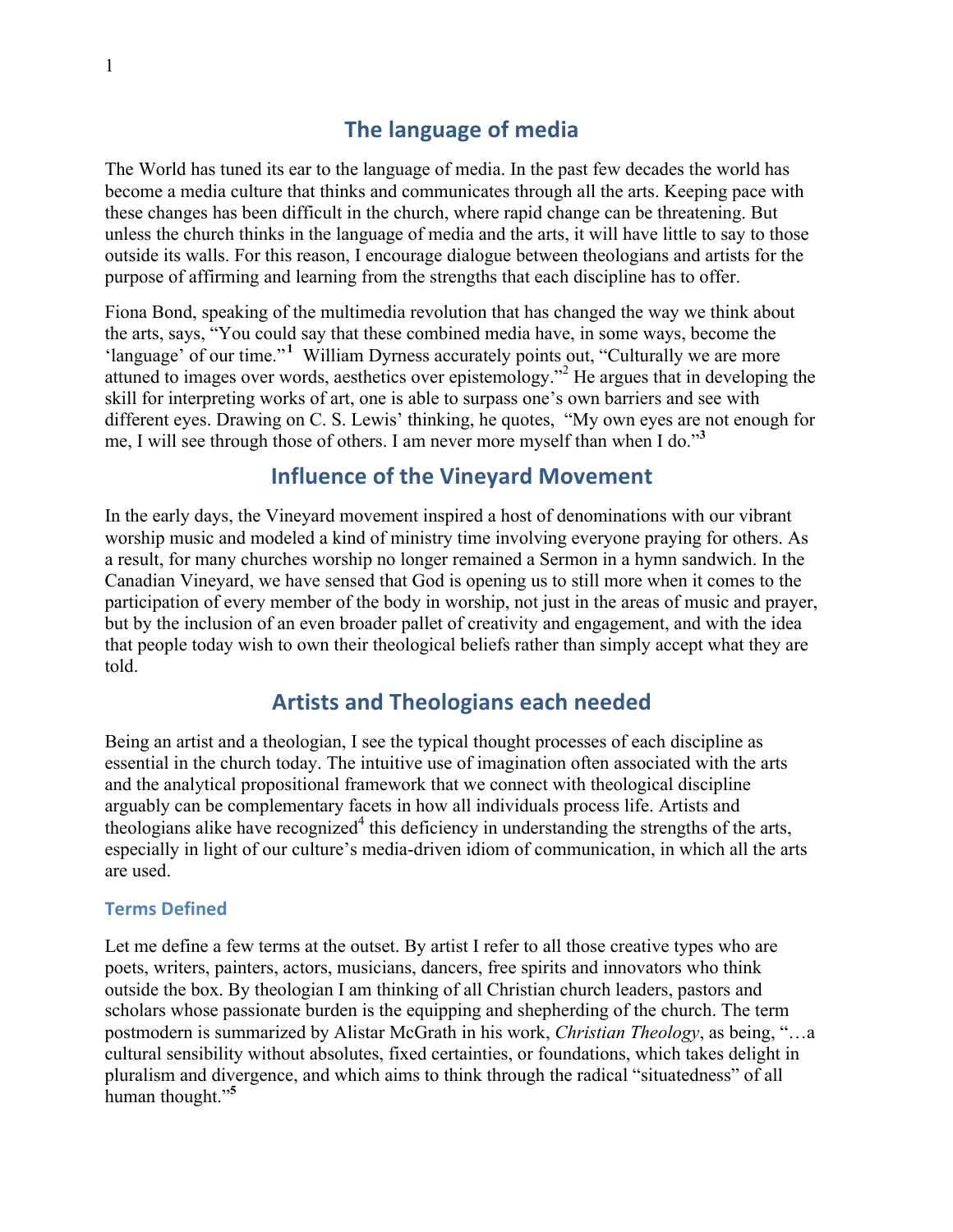# **My Experience**

For over 20 years I have led worship and the arts conferences where a confluence of artists creating together occurred. Typically, we would spend a few days together with and ebb and flow between creating and reflecting. Each person would work in his or her own media in either the area of the literary, performing or visual arts. Key was discovering what God might be saying among us. A session might begin with a solitary note played on a flute or sax. A poet might come to the mic with a list of phrases. The dancer might take this further. Other musicians might augment. Visual artist would delve into imagery. The bottom line was that worship was a discovery process. There were no people watching who were not also invested in participating.

I realize that much of what we did among these creative/prophetic types was intuitively understood. More recently I began to isolate the major priorities that we use as creative people during our collaborative events. I found that the practice of the artists as they created and worshipped together reflected the same priorities of postmodern thinking in linguistics, philosophy, sociology, science, art, education, politics, and more. These priorities became the central focus of my doctoral dissertation.

# **Touchstone Definition**

I refer to these priorities as touchstones. A touchstone is a piece of slate or jasper used in testing for the purity of precious metals by observing the color of the mark that the metal makes on it. For my purpose here, the touchstone refers to the modes of disposition reflecting a postmodern way of making meaning, and will help us test which activities in the church will best make theological meaning for people living in a postmodern world. These touchstones are not only used by artists, but also involuntarily by almost everyone, as we are part of today's world.

#### **Purpose of this paper**

I would like to show how the artist, versed in any of today's breadth of media, lives by these touchstones. It will be shown how highly charged the touchstones are with relational and experiential value in today's postmodern world. I will suggest how these same touchstones can help map a means for the church to re-engage with the world. My hope is that the church will recognize these touchstones, begin thinking in this media rich language, and model for its people how to appropriate theological truth.

### **Snapshot of the Artist**

Before examining the touchstones, here is a snapshot of the artist:

Artists speak the idiom of their culture and are understood by it, not just by what they say, but in the very way they engage it. Artists of all media use their work to express life's struggles and successes, its pain or its glory, its beauty, and often its ugliness. They do it by being embedded in culture.

The subject matter that concerns artists often has to do with spiritual things and exploring the mystery of life. They tend to push boundaries and even blend opposite ideas.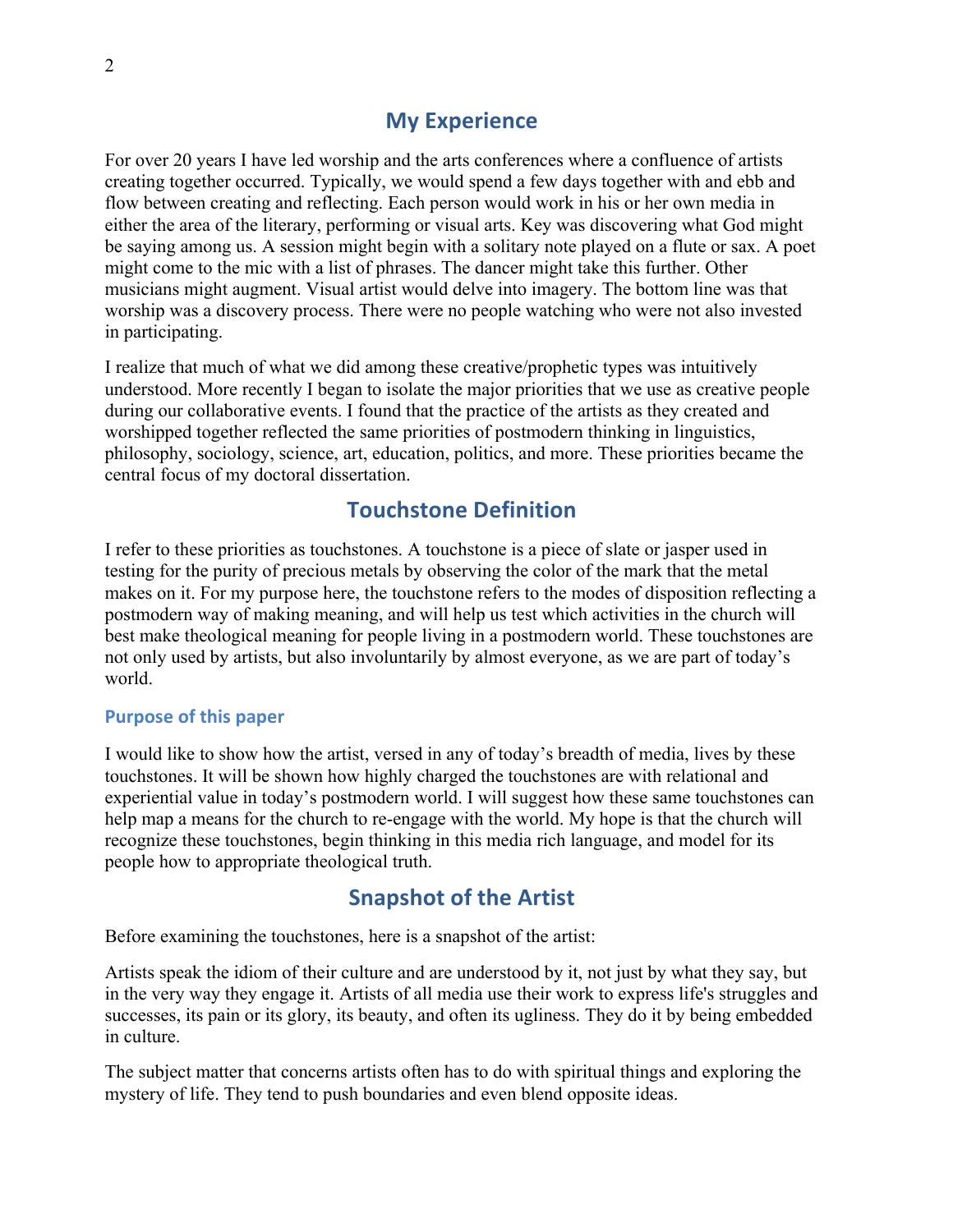Where theologians may lean towards defining what we can know about God, the mode of artists, rather than making conclusive statements, is more of wrestling, or stirring up the issues without using propositional argument. Artists tend to link ideas in a way that is more akin to prophecy than to preaching.

They let their participants think through 'what if ' scenarios as a means of exploring new thinking. The artist builds connections with participants through mutual experience or identification as he creates music, poetry, dance, or visual art. The participant joins the artist in thinking about "why", suspending one's own beliefs for a while.

Sometimes the artist asks too much of his participants. Sometimes he hits the nail on the head as a participant connects to some mystery revealed inwardly through the art itself. Such catharsis may be remembered as the moment where healing began.

The unfettered exploration of the arts has made it suspicious in the church, but it needs to be understood that the artist speaks the language of today and offers something that Christian leaders need today.

In the above glimpse of the artist's approach to expression, the touchstones are at work. I will draw them out now and highlight how the touchstones work in society, how artists use them, and hopefully inspire their use in the church's voice with culture.

# **Immersion into Situatedness**

### People drawn to mystery of new ideas, to experience Jesus' world

On the surface, postmodern relativism can look daunting to Christians. It denies the possibility of being able to step outside one's cultural conditioning to a place of objectivity. Truth is relative to the community in which one is embedded. This may seem like a barrier to Christians who understand the truth of Jesus as being for all cultures. But hold on a minute… It needs to be remembered that, as people value the relational experience of truth over the institution of truth, it is this very same relativistic interest that draws postmodern people to new ideas, to the story of Jesus. Curiosity draws people. People will want to step into the situatedeness*<sup>6</sup>* of his world. *Rather than fearing that the truth of Jesus has no place, the approach might shift from definitive proposition to an invitation to experience the story of Jesus' world.*

### Arts immerse us in situatedness of the times, the world of another

The first touchstone is based on the postmodern subjective interest in the situatedness of another. The *arts immerse us into the situatedness of the times*. Through a period's music, images, poetry, and literature, we gain opportunities to be immersed in each era's 'flavour', a glimpse of the cultural worldview of the times in which they were created. In this way art draws the participant into the worldview of the artist, his times, and his issues.

### We are more likely to 'get it' when we are 'in context'

People reveal much of themselves in the way they speak, sometimes in ways that only their friends will understand. Words on paper are less exact. Eugene Peterson says, "The more we are "in context" when language is used, the more likely we are to 'get it'. But the moment the words are written, all of the nuances of meaning, or at least most of it, is gone."**<sup>7</sup>** To regain the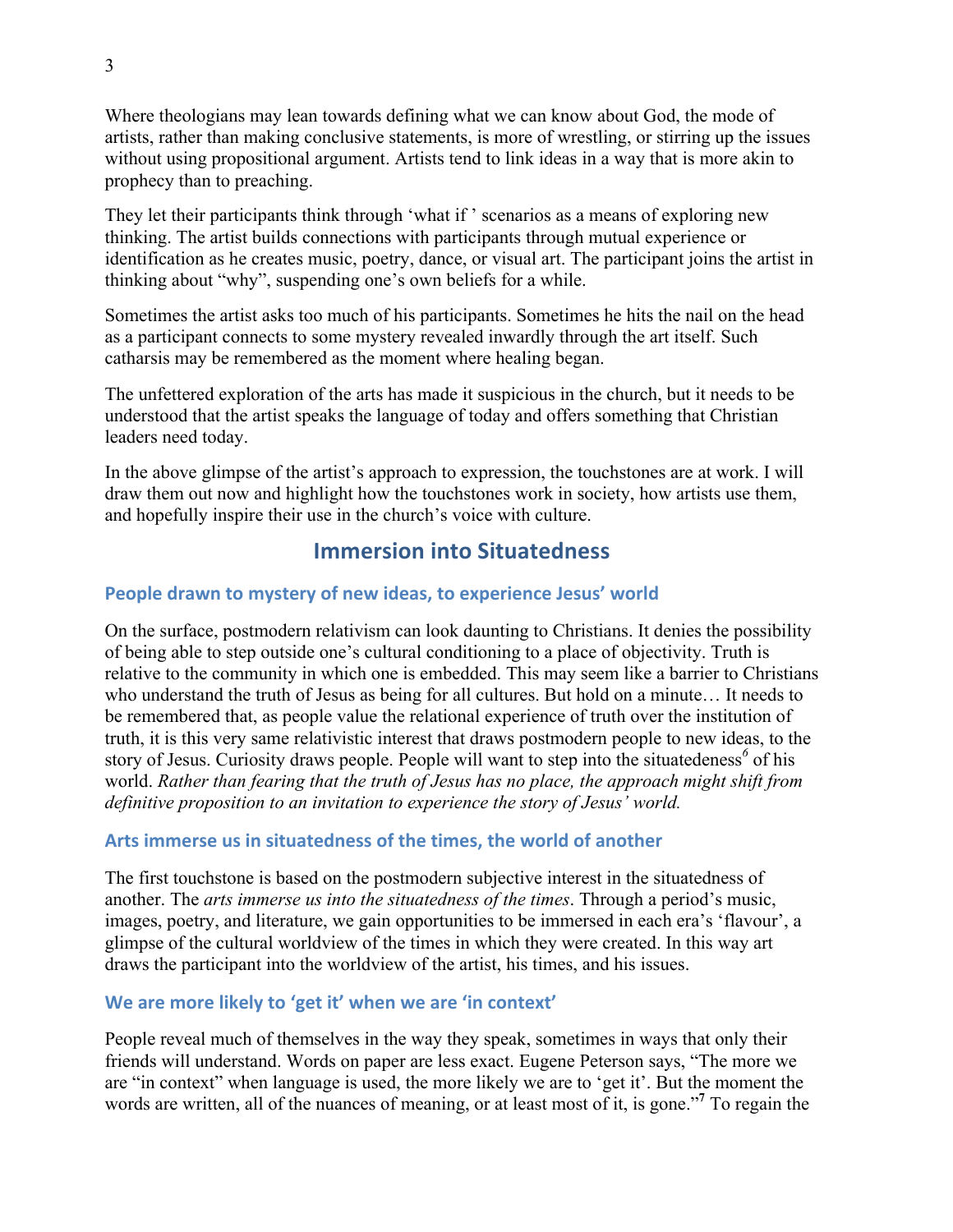situatedness of Jesus' teaching, we need the help of scholars. Where they have picked up the nuances of speech through word choice and knowledge of culture, the imagination must now fill in to be "in context" with the author.

# **Open-ended Exploration of Mystery**

### **Postmodern individuals acknowledge mystery and spirituality**

Postmodern individuals acknowledge mystery and spirituality. They view all efforts at explaining this world helpful, but are not looking for absolute truth. Opposing ideas are held in tension in an open-ended way. <sup>8</sup> They blend interest in spiritual mystery with action in the areas of compassion, advocacy for the marginalized, and caring for this world. <sup>9</sup> On their journey to make their own kind of spiritual democracy, postmoderns tend to choose the values they like and commemorate the experiences that reference those events through the arts.<sup>10</sup>

### **Starting Point not Doctrinal Proposition but Invitation to mystery**

There is an unspoken understanding, especially in today's culture, that "the arts reflect spiritual exploration" by this generation. Instead of the church first communicating doctrine and absolute truth as a rational proposition for the world, a more accessible starting point to engage the postmodern worldview invites people to explore the unseen and unknowable mystery of  $God.<sup>11</sup>$ 

### **Facilitating open-ended connections to God through art not rhetoric**

Jesus of Nazareth said that he had come into this world to make sense of our purpose, "to show the way to the Father" [John 14:5]. What Jesus taught about the unseen spiritual Kingdom of God could be compared to a blind man being enabled to see the colours that he has longed to see.

One can proclaim a message with a propositional approach using words or one can facilitate an open-ended connection to God through the use of art without words. Notwithstanding, the importance of the Holy Spirit in the conveyance of the Word in the art cannot be overlooked.

# **Relational Authenticity**

### **Experiencing knowledge as an immersive, relational event**

Postmodern people locate meaning not in the individual words or with the spin of rhetoric,  $^{12}$ but in the experience of knowledge as an immersive, relational event. Churches with a centredset thinking see belonging before belief as key, while Jesus' gravitational pull on individuals draws them into a deeper relationship with him through life within the community of faith. For the postmodern, authority is attributed to the church again when it values an individual's opinion, his serving, and his belonging as a full participant. This is the voice of relational authenticity.  $13$ 

### Artists prefer honesty - drawn to 'eidetic' communication - shun the facile.

Artists prefer honesty that reveals both the good and the bad. They are drawn to 'eidetic' communication and shun the facile. Eidetic communication refers to the recounting of a story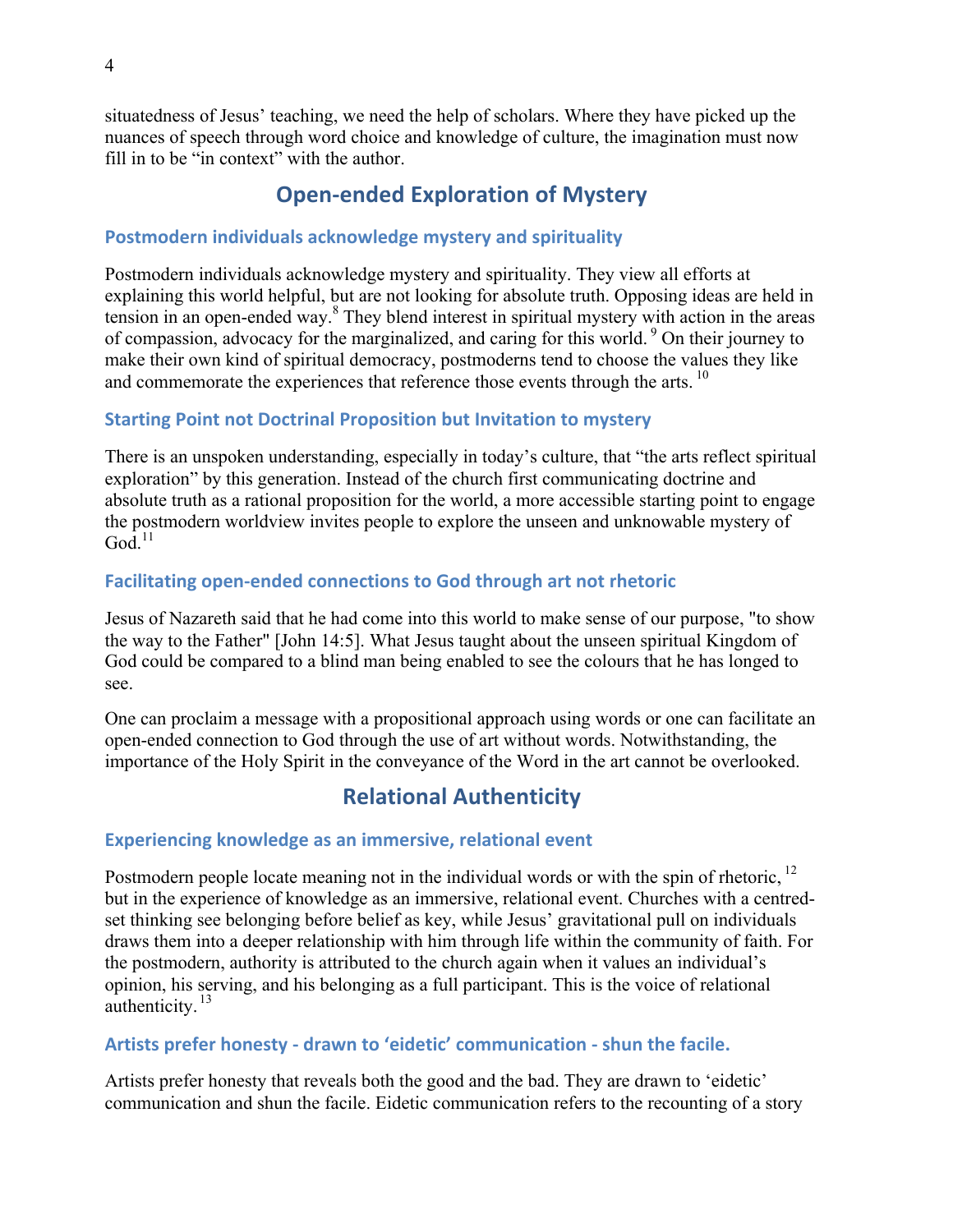using mental images with such vividness and detail that it seems as if the teller is actually seeing the events all over again. In the way the word 'eidetic' refers to the quality that distinguishes someone's story as undeniably a first-hand experience, postmodern individuals are tuned to intangible relational nuances that indicate validity. Anytime a person hears someone retelling or communicating in this way, it becomes immediately believable.

#### **Jesus 'with authority' – eidetic communication that was believable**

Jesus made intuitive relational connections between his hearers and God through the oral art that eidetically confirmed it as genuine. The way Jesus taught was said to be 'with authority'. He did not pull punches, but presented the good news with the tough news. He talked about the struggles of the lowly and the marginalized and criticized the powerful. This edgy honesty is what artists are drawn to in Jesus, and it is here that they find similarities between Jesus' way of teaching and their own expression.

#### **Pop Christianity a bit shallow – not compelling nor honest**

Popular Christian culture today may be a bit shallow in its projection of what it means to be a follower of Jesus. Christian culture has tended to model 'victorious living' to the extent that some Christians believe they must hide what doesn't look victorious. Instead of inward honesty, shame and guilt abound. This is not compelling in a world where the arts and media see truth not in terms of the absoluteness of what you say, but in terms of relational authenticity.

# **Suspended Belief**

'Willing suspension of disbelief' was a term first used in 1817 by Samuel Taylor Coleridge, poet and philosopher, who wrote that if an author is able to combine "human interest and a semblance of truth" into their tale, no matter how strange, the reader might suspend judgment with regard to how improbable the story might seem.<sup>14</sup>

### Hold little allegiance to theories that no longer function.

Postmodern thinkers have this capacity to suspend belief. They often hold new ideas in tension with past commitments, are willing to try out new ideas, but *hold little allegiance to theories that no longer function.<sup>15</sup>* This generation simply will not be told what to believe. They want to grapple with it themselves, and will articulate it masterfully in the end, if they are allowed.

### **Change? - imagine another possibility – 'what if'?**

How do the arts prompt change in people's thinking? When individuals consider change, they presumably imagine another possibility. Anyone can suspend belief of one's own point of view temporarily, while imagining along a path of thought that the artist has created.<sup>16</sup> Imagination allows us to look at the world from outside our own beliefs. The arts live most of the time in the realm of 'what if'.<sup>17</sup> Likewise, for theology to stir the heart first and bypass analytical boundaries, one must suspend belief temporarily to imagine 'what if' scenarios. If theology reflects an understanding of God from within a culture's worldview, then as the culture changes, it follows that theological thinking should also adjust.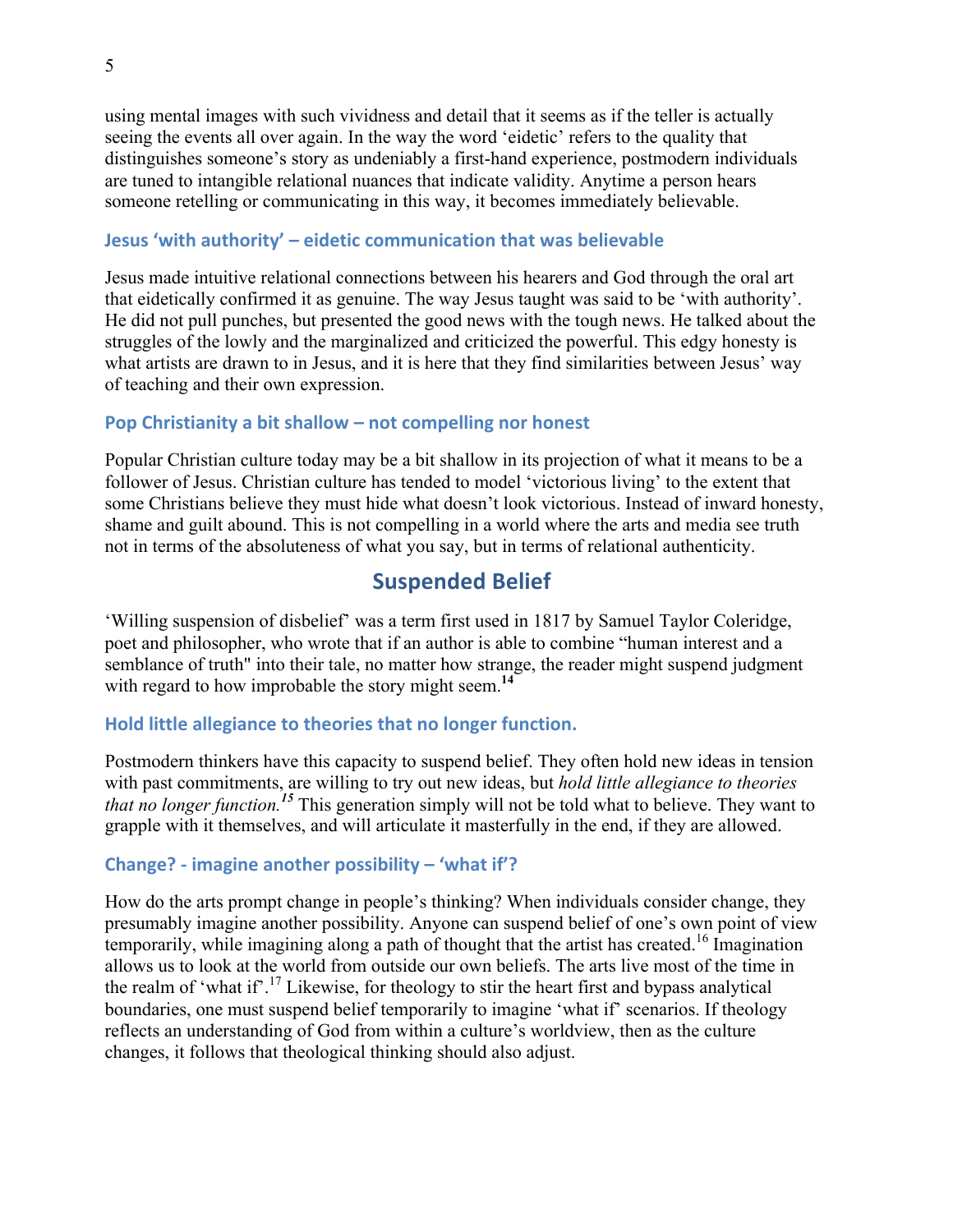#### **Jesus inspirationally suspended common beliefs**

Jesus inspirationally suspended common beliefs as he described his view of the Kingdom of God. After telling the story of the good Samaritan, an unlikely protagonist from an unclean tribe who goes to the extreme in the kindness of his actions when Jews themselves passed on by, Jesus asked who was the most neighbourly to the man beaten and left on the side of the road. There could only be one answer, even though it sounded out of place. Jesus, the storyteller, led his listeners to a junction of suspended belief. For a moment, they were on the Good Samaritan's side. For a moment their imaginations convinced them of something else.

#### **Theological shifts - stir the heart first, bypass analytical boundaries**

Carl Jung described how the symbolic way of knowing comes before rational thought. We first experience the ideas as images before we claim them and articulate them.<sup>18</sup> This idea of being convinced intuitively before you believe rationally is important for postmodern thinkers. The intuitive prepares the way for reasoning by temporarily presenting a different point of view. Theological shifts for the postmodern person will likewise have to stir the heart first and bypass analytical boundaries. Collaboration with artists may help us suspend belief to imagine 'what if' in our process of doing theology.

# **Cathartic Confluence**

#### **Co-opts that which bears validity in her life**

Postmodern people co-opt new ideas through validation and collaboration with others. If a modernist reasoned out his faith, then a postmodernist co-opts or makes her own that which bears validity in her life. The postmodern often looks to the arts to symbolize one's own spiritual expression.<sup>19</sup> A song, a movie, or an image of art might hold for them the memory of their spiritual discovery or experience.<sup>20</sup>

In a confluence of rivers, there are at least two streams flowing together. This touchstone draws on the way the confluence of the arts with its participants can sometimes provide a catharsis of shared pain or joy, where inward healing and relief permit new ideas about God, self, the world, and others to take root.

#### **Confluence metaphor**

In this metaphor, the ideas of the artist are conveyed intuitively and form a river in which the participant may choose to flow with the media the artist has created. The new 'what if' ideas the artist uses may dispose participants, in their relief, to let go of old thinking—especially when that thinking is structured around woundedness.<sup>21</sup> Isn't it true that when another recognizes our world, we are more apt to consider new ideas? The imagery in the art that refers to the pain may bring us, the participant, at least temporarily, to a threshold of openness. Old commitments formed through woundedness may be challenged or recognized as not working anymore. As confluence implies belonging [flowing together], the agents of relief, safety and trust help us to consider new ideas or beliefs that may have been held at arms length before. The automatic impulse to imitate what we value, perhaps leads us to re-invent ourselves, to start over with a clean slate.  $^{22}$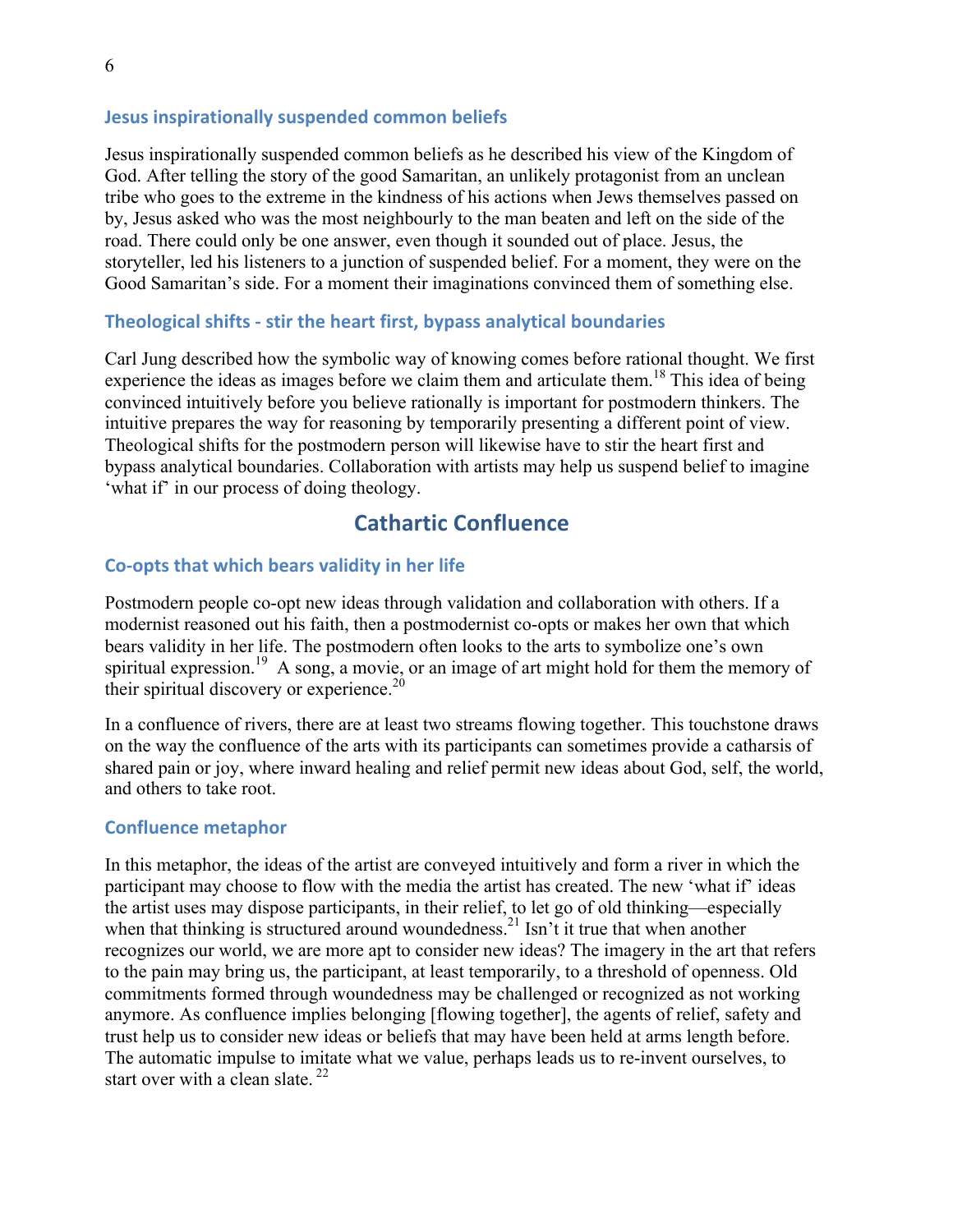### **Cathartic confluence simply happens – artist and participant**

For the unchanging truth of Jesus to be appropriated by this generation, it will emerge through a similar intersecting engagement of Scripture with today's issues. It is critical that we notice the mystery of cathartic confluence and that its occurrence with an artist's work, or ultimately with God, often simply happens. It seems to be less of a conscious choice, as many postmoderns would like to believe, and more due to the innate longing for meaning that is led by the Holy Spirit. Cathartic confluence with the artist's creative expression, then, lets light break in redemptively as imagination gives "outward form to our inner movements".**<sup>23</sup>**

# **Imagination Framework**

Postmodern people value a wholistic network of ideas that relate to and support each other along with the unexplained gaps. They reject the modernist quest for universal truth, where all parts laid on the foundation are presumed true.<sup>24</sup> They also find room for paradox or the balancing of opposing ideas.  $25$ 

#### **Wholistic balance between analytic and intuitive sides of our brain**

The last touchstone emphasizes the wholistic balance between the analytic and intuitive sides of our brain. Imagination framework refers to the big picture in our mind within which we fill in the gaps of the unknown as we discover new ideas. Our imagination uses both the intuitive and analytical function of the brain. Most of our commitments to ideas or positions are first made intuitively, and the analytic processing that follows builds the infrastructure of reasoning to support it.

#### **Imagination - Right and left brain working in together**

The brain is divided into two bilateral hemispheres that function with two ways of knowing. The right-brain synthesizes; it tries to resolve a union from among the parts, seeing or looking for the big picture and working towards a pattern in that picture.<sup>26</sup> It can handle random order, and does so within a spatial context. In its way of knowing, ideas are shaped intuitively without words through images, listening to music, dreams, creating something, or simply going for a walk to reflect on life.<sup>27</sup> The left brain analyses; it is concerned with the exactness of the parts, scrutinizing and dissecting the elements to be precise.<sup>28</sup> It processes information with a priority on sequencing and with emphasis on language and text. Its way of knowing is found in the ordering of ideas that build on each other in order to demonstrate a conclusion. All people use both means to appropriate knowledge, but some lean one way or the other depending on preferences or on the priorities of what must be produced.<sup>29</sup>

#### Adjust our thinking about limits placed on the intuitive

Experiencing truth is a key undercurrent in the first five touchstones, each of which contributes to the development of buy-in to experience concepts, at which point an individual must adjust her framework of ideas. The imagination creates the big picture on the intuitive side of the brain, and the analytical side, in tandem, articulates it. We may have to adjust our thinking about the limits we may have placed on the intuitive when it comes to developing new theological ideas.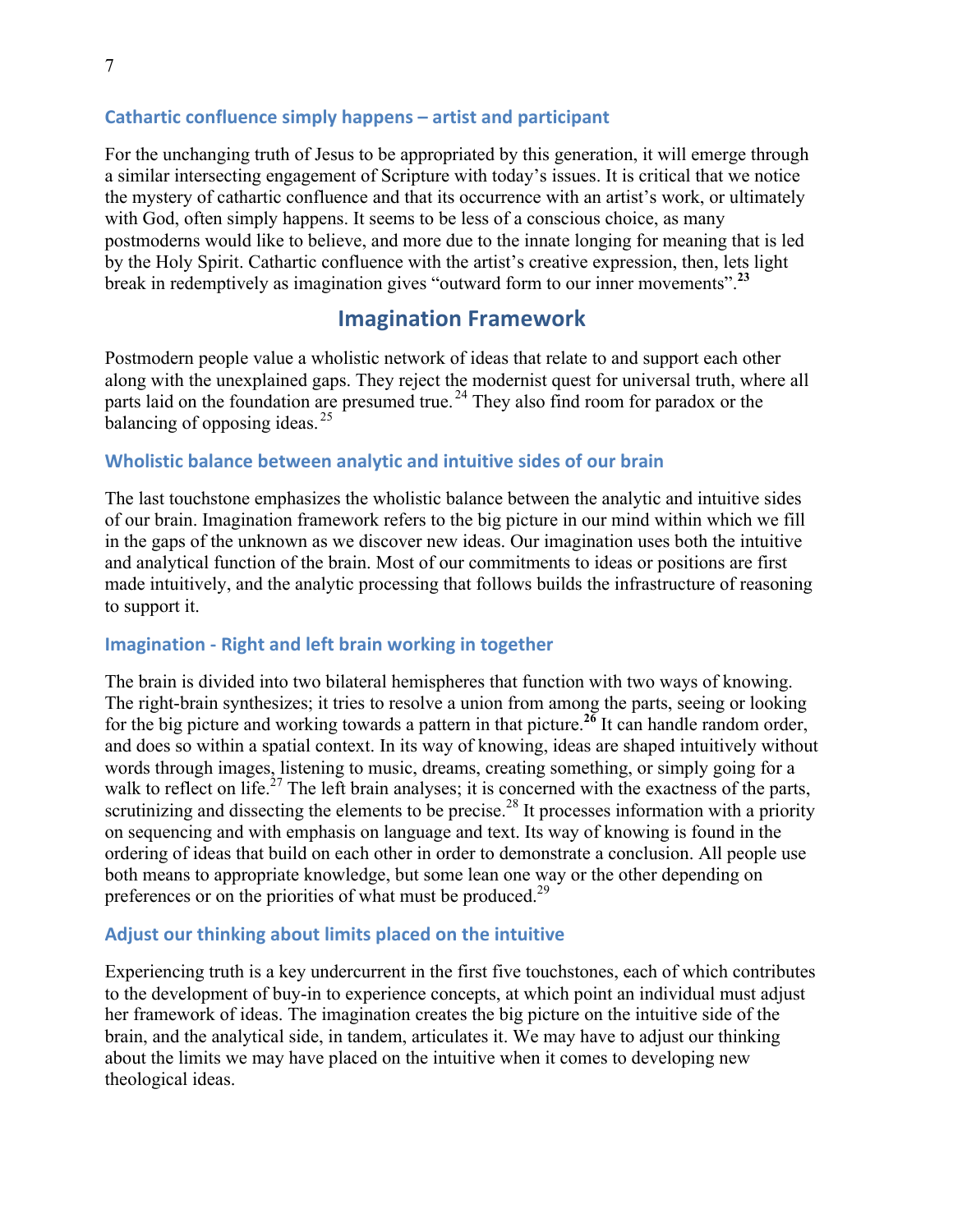### **Conclusion**

I have contended that in order to engage fully a postmodern world and make God's truth discoverable, we will have to think in the language of the arts. The cues from these touchstones, as they originate in postmodern thought, are signposts for how to proceed. A collaboration of the strengths of the artist with the strengths of the theologian is vital. My hope is that a dynamic and wholistic expression of theological meaning would emerge from such collaboration and transfer to a broader base of ownership within our churches.

 $<sup>5</sup>$  Alister McGrath goes on to say that relativism with respect to truth causes people to lose faith</sup> in centralized narratives – the idea that one set of people might have within their myths genuine access to truth that should be seen as universal. Postmodern thinking rejects the enlightenment quest for universal truth or any such affirmation that the "signifier" (the thinker) can with any confidence hope to postulate the "signified" (their own explanations) as truth. They will reflect only their embedded conditioning from cultural experience. See Alister E. McGrath, *Christian Theology: An Introduction*, 5th ed. (Chichester, West Sussex, U.K. ; Malden, MA: Wiley-Blackwell, 2011), 73-74.<br><sup>6</sup> Warren Schmaus, "Two Concepts of Social Situatedness in Science" (2008). http://philsci-

archive.pitt.edu/4285/ (accessed February 28, 2014); Jeff Malpas, "Hans-Georg Gadamer," in *The Stanford Encyclopedia of Philosophy*, ed. Edward N. Zalta (Winter 2013).

http://plato.stanford.edu/archives/win2013/entries/gadamer/ (accessed February 10, 2014). <sup>7</sup> Eugene Peterson, *Eat This Book: A Conversation In The Art of Spiritual Reading* (Grand Rapids, MI: W.B. Eerdmans Pub. Co., 2006), 86.

<sup>8</sup> Nancey Murphy, Associate Professor of Christian Philosophy at Fuller Theological Seminary, studied how in the same way that modern philosophy set the agenda for modern theology, so also the postmodern developments of philosophic thought in the spheres of understanding knowledge (epistemology), linguistics, and reality (metaphysics), also influence theological thinking. Within these spheres she shows how the opposing arguments of conservativism and liberalism are no longer at the same polar extremes today. See Nancey C Murphy, *Beyond Liberalism and Fundamentalism—How Modern and Postmodern Philosophy Set the Theological Agenda* (Valley Forge, Pa: Trinity Press International, 1996).

 <sup>1</sup> Fiona Bond, *The Arts in Your Church: a Practical Guide* (Carlisle: Piquant, 2001), 4 Within this paper I would like to suggest that the arts are the idiom of communication in today's culture. The reference to art as language is also used by: Begbie, *Voicing Creation's Praise Towards a Theology of the Arts*, xvi; Dyrness, *Visual Faith*, 20; Viladesau, *Theology and the Arts*, 140.

<sup>2</sup> Dyrness, *Visual Faith*, 20.

 $3$  Ibid., 144.

 $4$  These works support the idea of deficiency in understanding the strength of the arts: Hilary Brand and Adrienne Chaplin, *Art And Soul : Signposts for Christians in the Arts*, 2nd ed. (Carlisle UK: Piquant, 2001), 176,177; Fiona Bond, *The Arts in Your Church: A Practical Guide* (Carlisle: Piquant, 2001), 10; Frank Brown, *Inclusive Yet Discerning: Navigating Worship Artfully* (Grand Rapids, MI: William B. Eerdmans Pub., 2009), 5; Richard Viladesau, *Theology and the Arts: Encountering God Through Music, Art, And Rhetoric* (New York: Paulist Press, 2000), 4; William Dyrness, *Visual Faith: Art, Theology, and Worship in Dialogue* (Grand Rapids, MI: Baker Academic, 2001), 156.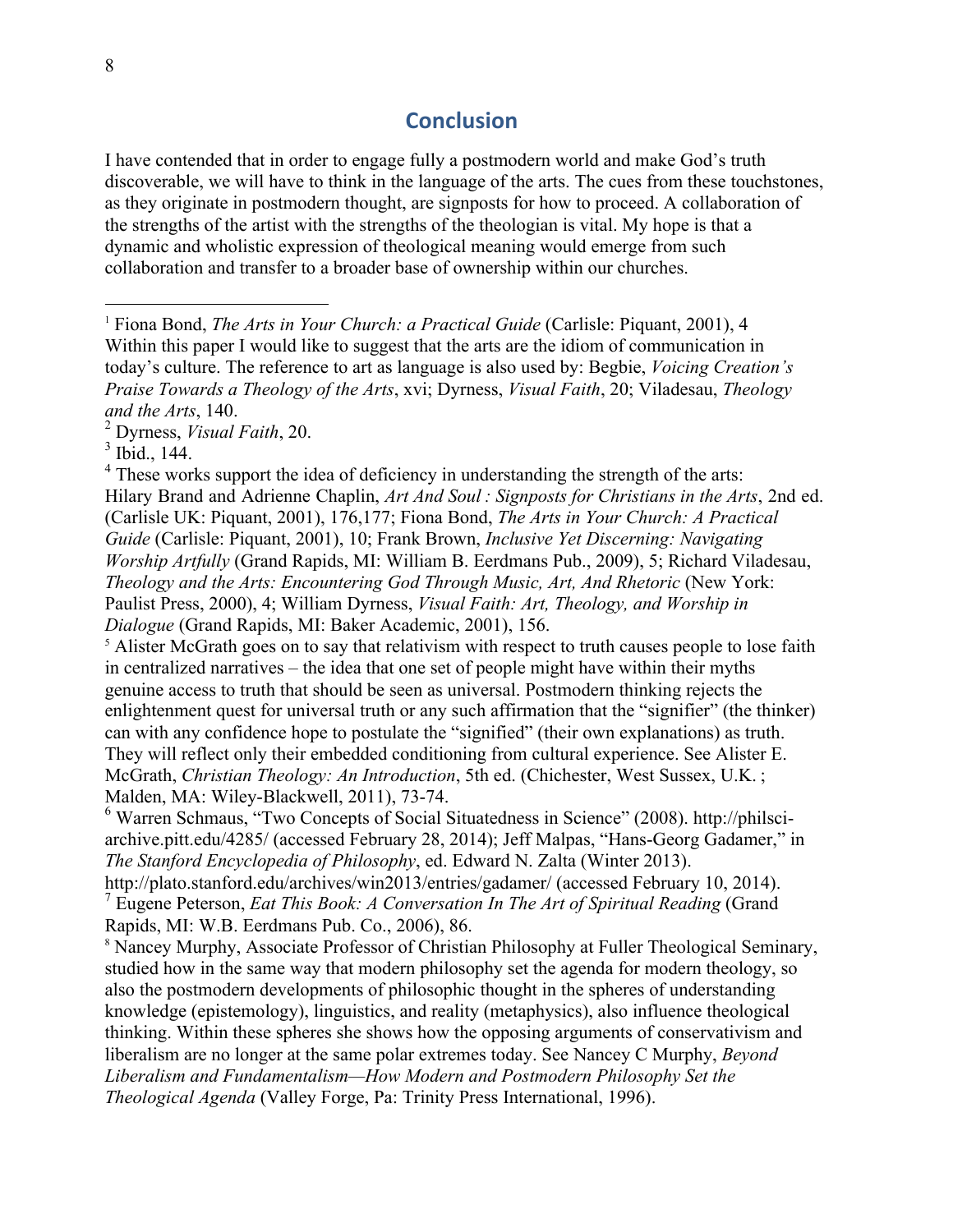<sup>10</sup> Robert Wuthnow, Professor of Sociology at Princeton University and Director of the Princeton University Center for the Study of Religion, uses the idea of "spirituality democracy" to describe the postmodern tendency towards individualism and the freedom to choose one's values and experiences. While this can locate the place of spiritual authority dangerously close to individual opinion, it might help to look at it another way. Artistic expression may be a prominent way postmodern people reference their theological formation process. They 'earmark' what is profoundly spiritual for them, using the icons of movies, music, literature, and art that reflect their story. See Robert Wuthnow, All in Sync: How Music and Art Are Revitalizing American Religion (Berkeley, CA: University of California Press, 2003), 222.<br><sup>11</sup> Rational proposition is kindred with a scientific viewpoint. Roger Olson, Professor of

Theology, George W. Truett Theological Seminary, discusses a better beginning point for the way Christians interface with the world with the Gospel. His suggestion is that we stand in the gap of mystery and not try to explain it scientifically, but allow science it strengths and also its limits especially when it comes to mystery. He articulates that in this gap Christians have a good basis to discuss mystery in the terms that Scripture has given us. See Roger E. Olson, "The 'God of the Gaps': Right Use, Wrong Use," *Roger E. Olson*

http://www.patheos.com/blogs/rogereolson/2014/02/the-god-of-the-gaps-right-use-wrong-use/ (accessed February 26, 2014).

<sup>12</sup> Millard Erickson, Professor of Theology at Western Seminary, defines in Truth or Consequences this postmodern suspicion of hermeneutic as justifiable. He says that postmodern people are sensitive to how truth can be manipulated to prove a point. Politics seem to embody for them the idea of "spin" and "I'll scratch your back if you scratch mine" as political manoeuvring in which truth does not exist. The biases of educational systems and religious institutions are not above scrutiny. See Millard J. Erickson, *Truth or Consequences: The Promise & Perils of Postmodernism* (Downers Grove, IL: IVP, 2009), 75; McGrath, *Christian Theology*, 200.

 $<sup>13</sup>$  To know something is to have experienced it by the five senses or to have physically</sup> interacted with something. See Brad D Strawn and Warren S Brown, "Living with Evangelical Paradoxes," *Religion, Brain & Behavior* 4, no. 1 (2014), 67.

<sup>14</sup> Samuel Taylor Coleridge, *Biographia Literaria* (2004): 210,

http://www.gutenberg.org/ebooks/6081 (accessed February 20, 2014).

<sup>15</sup> Postmodernism has created a "centerlessness" replacing "old allegiances to a common source of authority" such as the church. See Stanley J. Grenz, *A Primer on Postmodernism* (Grand Rapids, Mich: William B. Eerdmans Pub. Co, 1996), 19

 $16$  Viladesau, Theology and the Arts, 45.

<sup>17</sup> Ibid., 156.

<sup>18</sup> Carl Gustav Jung, Marie Louise von Franz, and John Horace Freeman, *Man and His Symbols.* (New York, NY: Dell, 1964), 102.

<sup>&</sup>lt;sup>9</sup> For the church to survive in a postmodern culture, Harvey Cox, Hollis Research Professor of Divinity at Harvard, projected it would need the strengths found in "the fusing of mysticism and politics," present in the base communities he studied. If the defect of the modern trend had been in its "privatization" of religion and loss of a voice, Cox directed people of the 80s towards reconnecting the mystery of spirituality with action in order to find a voice. See Harvey Gallagher Cox, *Religion in The Secular City: Toward a Postmodern Theology* (New York: Simon and Schuster, 1984), 173.